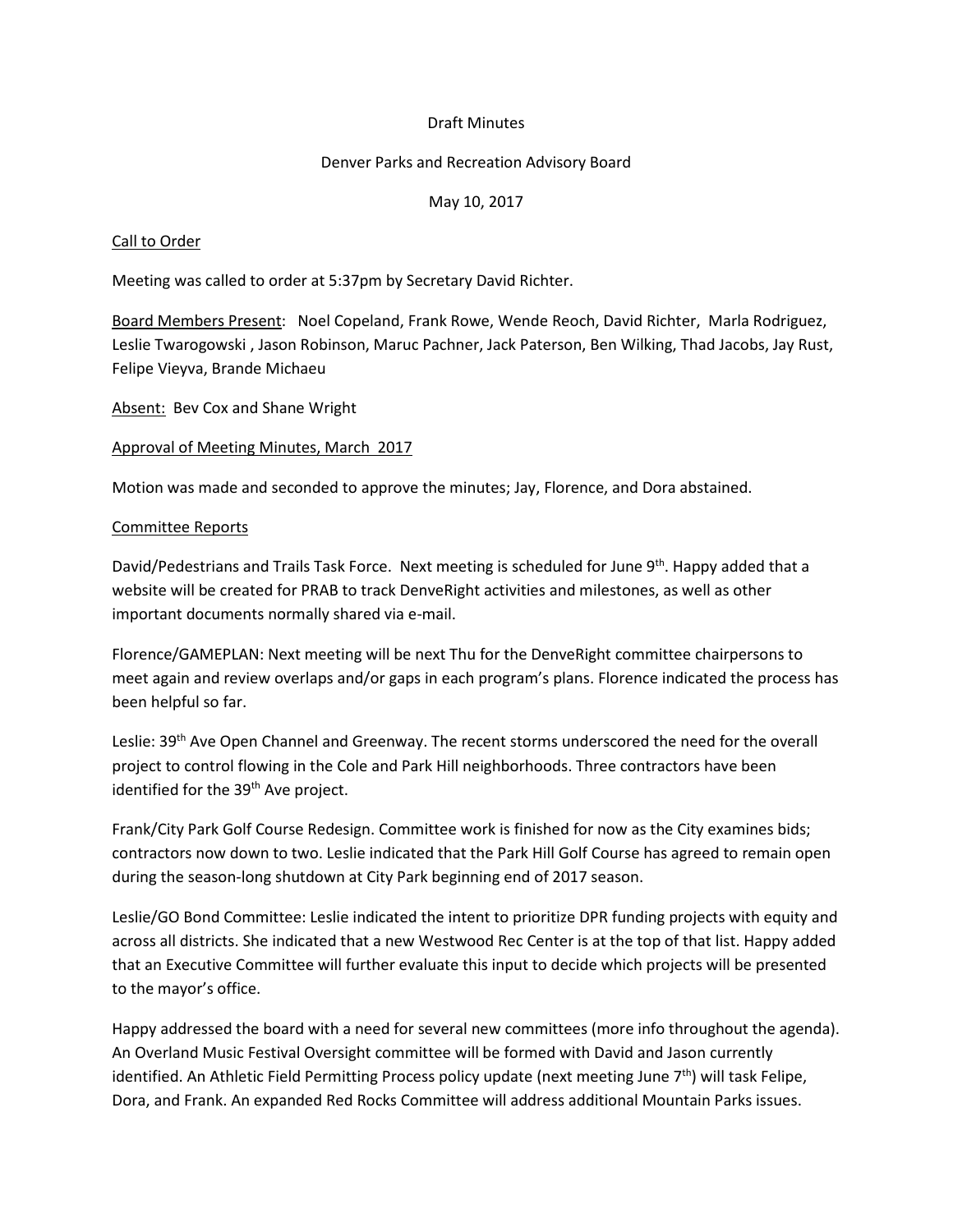#### Public Comments

Katie Fischer/INC Parks and Rec Comm. She requested DPR to update the website for new members, contact information and currently committee assignments.

# Executive Director's Report (Happy Haynes also w/ Fred Weiss, Mark Bernstein, Kris Wilson, Laura Morales, Brad Eckert)

First comment addressed the on-going review of the permit and failure of the permittee to perform during the 420 Event last month. This is the first significant test of the new permit policy's effectiveness. And an FYI that an audit of the permit office (publicly released) will also be placed on the new PRAB clearinghouse website. Several recommendations regarding the users of the permit system were highlighted.

The Beer Garden at Skyline Park is moving forward and with an agreement in place, it's scheduled to open on June 9<sup>th</sup>.

Fred Weiss/Proposed Overland Music Festival. Fred addressed the status of the proposed festival. The city felt that the only way to further evaluate the proposal was to go ahead and draft a contract to more fully understand the promoter's responsibilities and commitments to addressing the many concerns identified during the past few months of community meetings. He presented a summary of these and the guidelines which will be used in developing a contract. Fran asked several questions; what about the community petition against it, unconvinced of traffic control, doesn't understand why Overland Golf Course was chosen. Jay asked for clarification of the phraseology used in the presentation regards safety and security. Ben expressed concern as to access to the Event from RTD/light rails points. David suggested that at least some of the city's revenues from the event would be used to address neighborhood infrastructure and traffic flow points. Fred reviewed the structure of a contract in terms of city revenue; there is a break-even point but the following numbers are approximate projected city revenues: 30,000 attendees, \$1.2M; 50,000 attendees, \$1.9M; 60,000 attendees, \$2.2M. Several board members asked about the nature of such an event and what the promotor (identified now as Superfly) would conduct. Happy indicated there is an understanding (at this point) from the promotor of "commitment guidelines" which would steer the event and the level of response from the promotor. Dora asked about the size of the event relative to others which the promotor has experience with; Fred and Happy provided several comparisons. Dora challenged about marijuana usage at a major event; Happy replied it isn't any different to other events sanctioned by the city in terms of enforcement. Fred expressed the contractual guideline to which the event would be "family friendly".

Mark Bernstein/Outdoor Downtown Master Plan. Mark introduced Sharon Alton, Vice President of Downtown Experience/Downtown Denver Partnership, who initiated the presentation and expressed support for the planning process. The Outdoor Downtown Master Plan has been finalized and Mark will present to city council on June  $13<sup>th</sup>$ . Mark has managed to condense the report into a planopage; and he spoke to its key recommendations. It will quickly begin implementation following that. Top challenges were identified in a pyramid structure (Leadership, Regulatory, Stewardship/Advocacy, Resources). Fran asked about how realistic the goal to make park space within a 5 minute walk is regards to acquisition of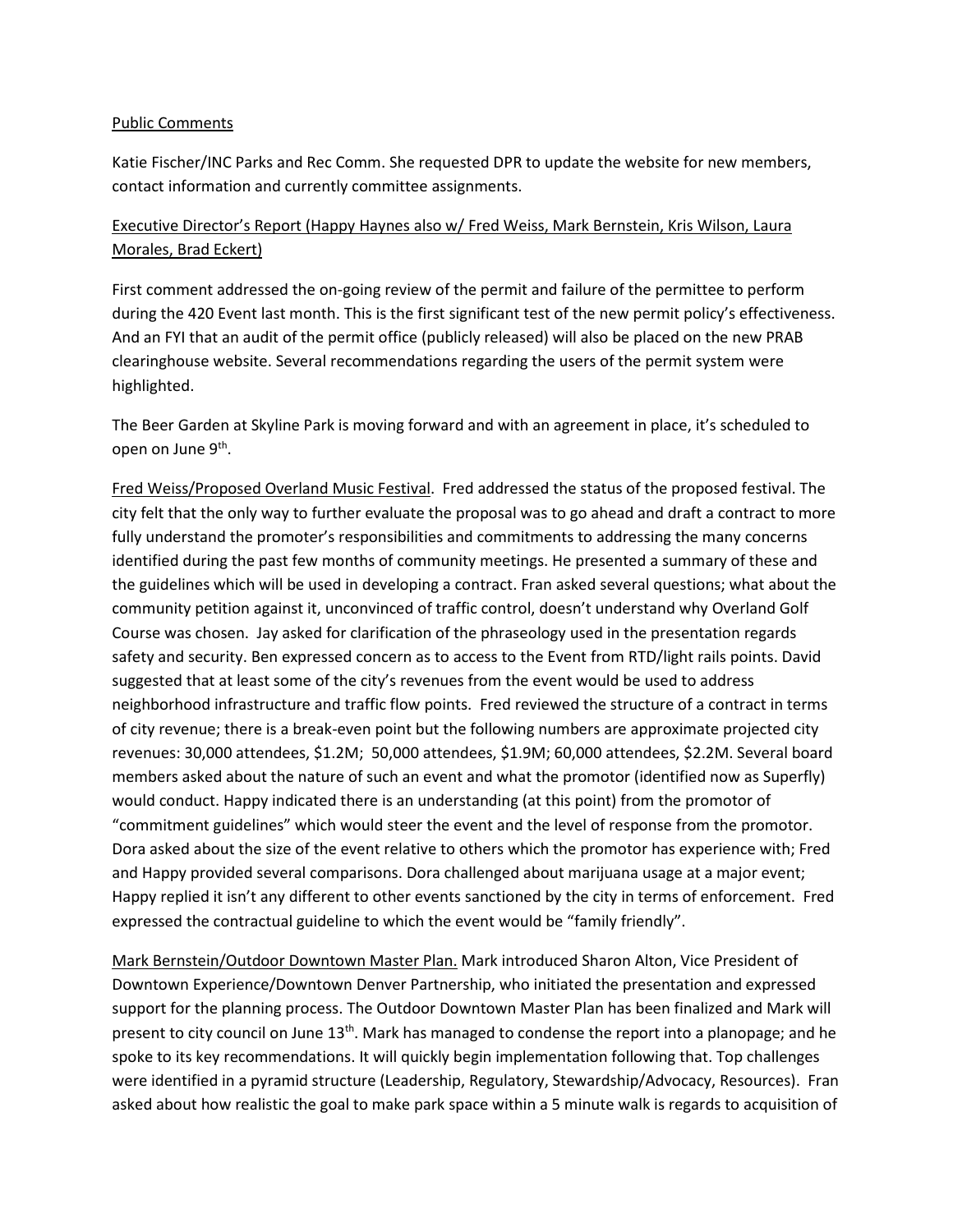land (short answer is a minimum of \$8M is needed). Frank asked how many people live downtown (soon to be about 22,000). Jay asked whether A&V has been involved in the planning process (yes).

He also updated PRAB on summer activities underway for this summer including the Square on  $21^{st}$ opening June 15<sup>th</sup>, and a number of activation programs underway at both Civic Center and Commons Parks.

### Fred Weiss/Athletic Permit Policy Update.

Fred began with an overview of athletic fields and courts throughout the system and presented a timeline for development of a policy update. Primarily he spoke to the well-known issues and concerns to be addressed, broadly categorized as: fee structures, priorities (usage, age group, residents), field preparations/subdivisions/hours and seasons, and tennis-specific concerns.

Leslie/Naming Policy. The current draft revision was circulated to the board and Leslie asked for comments; there was considerable debate as to both specific revisions and general clarity. Leslie finally brought the discussion to a motion to approve what was presented; the motion passed with 7 in favor, 2 against, and 5 abstentions.

## Post-Exec breakfast meeting change:

Leslie/Naming Policy. The current draft revision was circulated to the board and Leslie asked for comments; there was considerable debate as to both specific revisions and general clarity. Leslie finally brought the discussion to a vote to accept the revisions to the draft, which were presented and discussed; 7 in favor, 2 against, 5 abstentions.

Brad Eckert/CCC Camp Update. At April PRAB meeting, a proposal to involve HistoriCorps at the CCC Camp was introduced. Brad's presentation outlined more specifically how the group can occupy building space at the camp and in return provide labor support for numerous restoration projects throughout the Mountain Park system. More information was provided as to the current state of the primary barracks at the Camp; a study last year showed that about \$5M was needed for Camp renovations alone. While the contract is still in review, the basic proposal is for HistoriCorps to provide approximately \$40k/year in labor for restorations in exchange for free rent (administrative and workshop). DPR is already moving forward to restore Bldg #1 in light of the non-profit's immediate need for space. Jay asked about future years in-kind value; Brad explained the \$40k/year will initially involve 2-3 weeks of project work per year and the specifics would be re-evaluated as the partnership evolves. David asked about overall process to activate the Camp as restorations take place; Brad explained that HistoriCorps would be activating the Camp in providing volunteers, students, and veterans the opportunity to develop and apply skills in preserving historic structures. Leslie indicated the GO Bond committee recommended about \$3.5M in Camp restorations; of course this is only proposed funding. Noel asked how many people currently use the Camp; Brad introduced Dennis Brown/Park Ranger Supervisor who indicated many different organizations and approximately 200 people are involved in activities around the Camp. David pointed